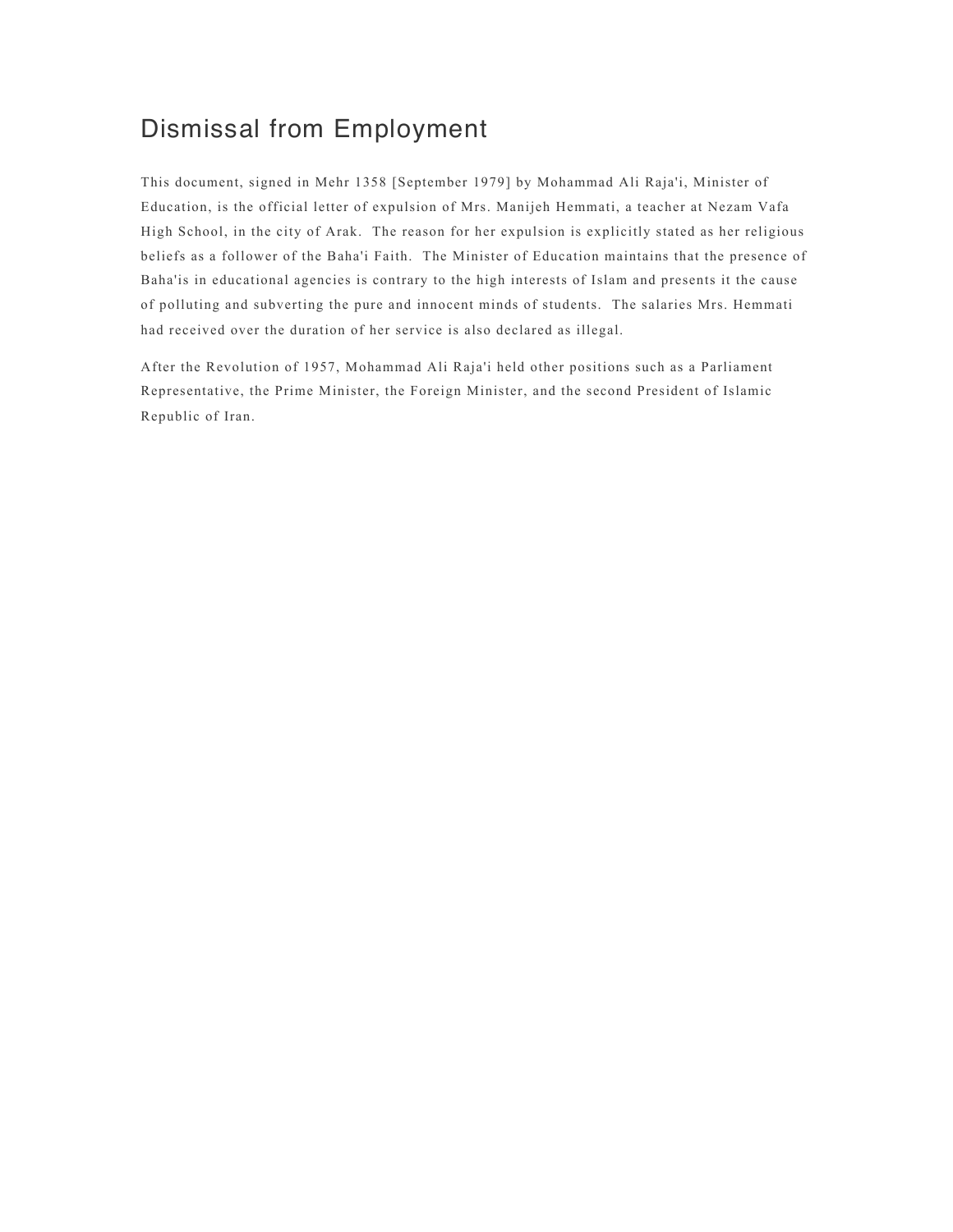

خانم سيبره هنتى

 $+$  ۱۳۵۸٫۷۲ میرج $r_{i}$ ار او ۱۳۵۸٫۷۲ و موجب حکم نماره شود ۱۳۵۰ متورج او ۱۳۵۸٬۷۲ م بازگشت به نامه بورخ۱۳۵۸ و ۱۳۵۸ و جوانب حصوصار - بیلت نداشتن یکی از مقاهب رسان<br>آماره کل آموزش و بروزش شهرستانیهای استان مرکز ( اراک ) ، بعلت نداشتن یکی از مقاهب رسان کنور بخدمت شا دروزارت آموزش و پرورش هاشد دادمشده اشتارمیدارد. ر

ر<br>وزارت آموزش و برورش در قبال جمهوری عدل! ــلامی!بران که با!بتاروجانفشانی وشهاد. ت وزیرت مورثی و مصرف محمد مستورث میشود.<br>هزاران تفریرهان و زنان مسلمان و مواجن و مددین بدین مسین اسلام استقراریافته متجهدیا جرای مزبران موتوبان و زمان مستان و بر این میباشد و بیا بی خون شهدای املام آمکان و آجستا از 4<br>احکام قرآن و شریعت محمدی درمدارس میباشد و بیا بی خون شهدای املام آمکان و آجستا از 4 نمیدهد با ننددوران طافوت که بیشترین گوشش در راه ترویج فساد و ناپاکی و تضعیف وتخفیف دین سبز اسلام بگارموقت پیروان مملک بیاتیت درواحدهای آموزشی بناشدو ازاین طریق اقلابار یاک و سعوم دانش آبوزان را آلوده و متخرف نتایند .

باتوجه باین اصلحهگ هرقدرمخیط بقدس آموزش و پرورش متزد تر و بی آلایش تر با شند بدرمه تجليگاه انوارالهي و بطم بيشر زمالت رامشن و حقيقي دويش هواهديود بي شسر ديسد نجتوان موهباتي فراهم آورد نابا بندگذشته افراد بهائي فاليدياي آموزشي كشور امردست دا شصه باشد. اگریبادیباوریدکه چگونه هزاران نفر از مردان و زنان بردیری بیشوایان و علمای اسلامی چه رنجهایرده و درتیمیدگاههای مخوف چه تکنجه هادیده و چه بسیارازجوانان مجاهسدوطن ، دربرابرزجرها وبيدادها بايتردى نتوده والله اكتركوبان غول هولتاك دزخيم را بزانودرا وردعو سرانجام دراين راه تربت شهادت نوشيدناند انماف هواهيددادكه نبايدساحت مقدس آموزترو برورش رايدست افرادي اطال شماكه خلاف بمالح عاليه اسلام و درجهت الثاعدو ترويج انكستا ر نامواب كام برميداريدبيالاتيم .

درخا نمعيا ما ورستودكنا ستخما بافرادا براني درادارات دولتي درجورتيكه متدين بميكي ازاديان رستی، املام، بهوف، سبح سزرتشت نیاشد منع قانونیفاردینا براین،ایان، ادن،خدمت شاء ستنديموا فالتوريم موقومتمس مفاقل عمارات أعتب سلما "الدمجارات متوجه شمديا راعتهمام شاست گەلوبيا "دردادگاه باز) نقلاب اسلامي تحت بېگردتانوني قرارخواهدگرفت . حقبوق ايسام گذشته شاگه قبو قانونی بوداخت شدهور دیورسی است ودرآینده نزدیک نتیجهآ ر) ملام میگردد .

محدملى وجاتى

كاطروزارت أحزكن وجهوف جمجورى البلاجي ايران

#### [TRANSLATION FROM PERSIAN]

[Translator's notes appear in square brackets]

#### Interim Islamic Republic Government

| Government Logo |  | two, 18542 |
|-----------------|--|------------|
|-----------------|--|------------|

Ministry of Education 13/10/1979

Office of the Minister

Mrs. Manijeh Hemmati